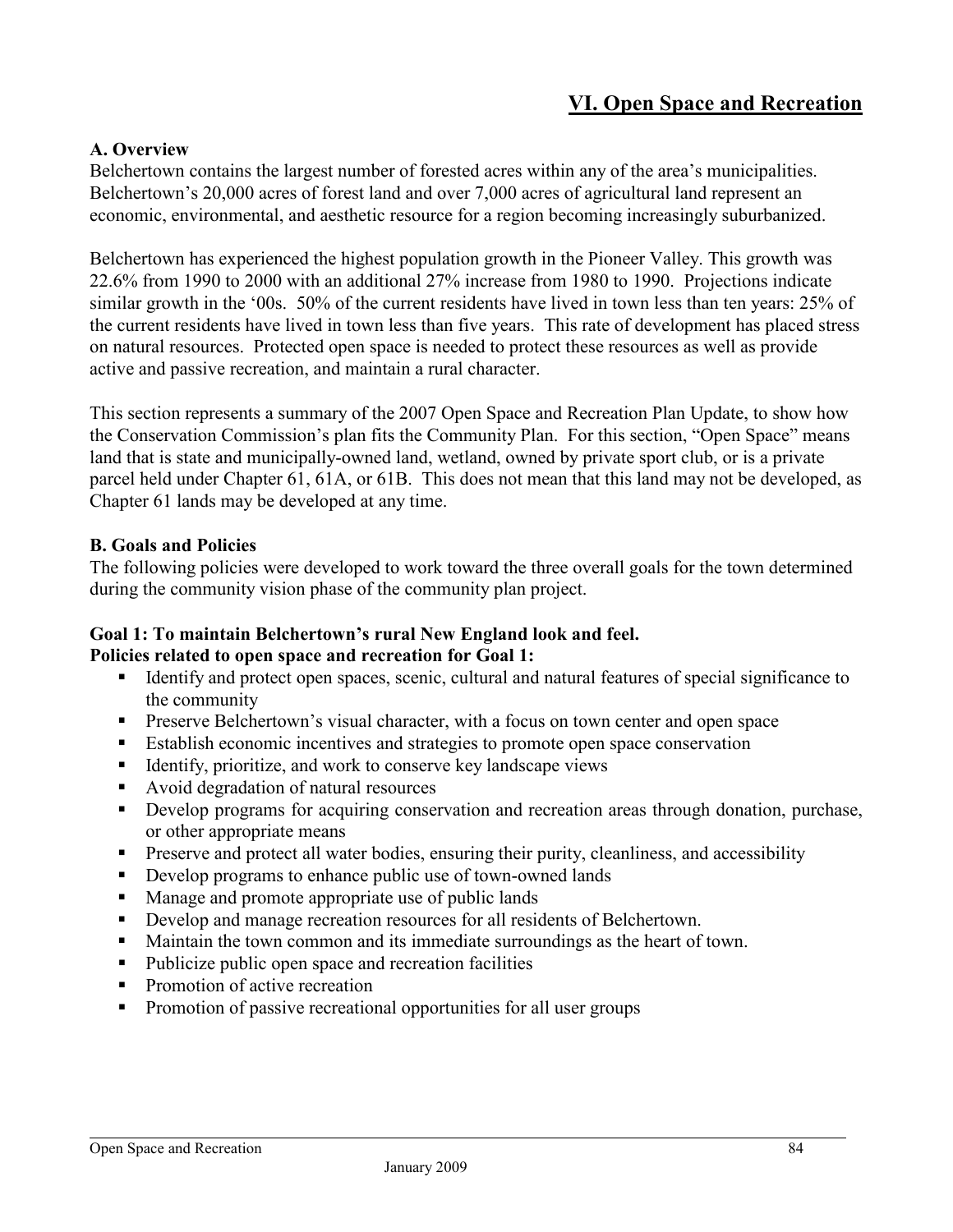## **Goal 2: Manage residential construction to increase benefits to the community while lessening potential negative effects.**

## **Policies related to open space and recreation for Goal 2:**

- Guide residential development to retain open space and incorporate recreational features
- **Protect natural resources and rural character through growth management strategies**
- **Encourage planned residential development that incorporates open space preservation and other** amenities
- The design of proposed developments should protect both historic and archaeological sites, and unique natural and cultural features and resources
- Encourage recreational facilities in different areas of town

# **Goal 3: Evaluate and achieve business development that contributes to town life and mitigate potential negative effects.**

## **Policies related to open space and recreation for Goal 3:**

- Identify recreational businesses that support the maintenance of open space, examples are fishing, hunting, horse riding, and cross-country sports, including skiing, snowmobiling, and cycling
- Support agriculture and forestry industries
- Support research businesses that result in preserved open space, such as horticultural research
- Encourage open space retention in business site plans and subdivisions

## **C. Inventory**

### **Present Land Use in Belchertown**

Unbuilt land in Belchertown occupies approximately three quarters of the total land area of the town. 53.5%, (18,048 acres) of Belchertown's land area that could be developed at any time.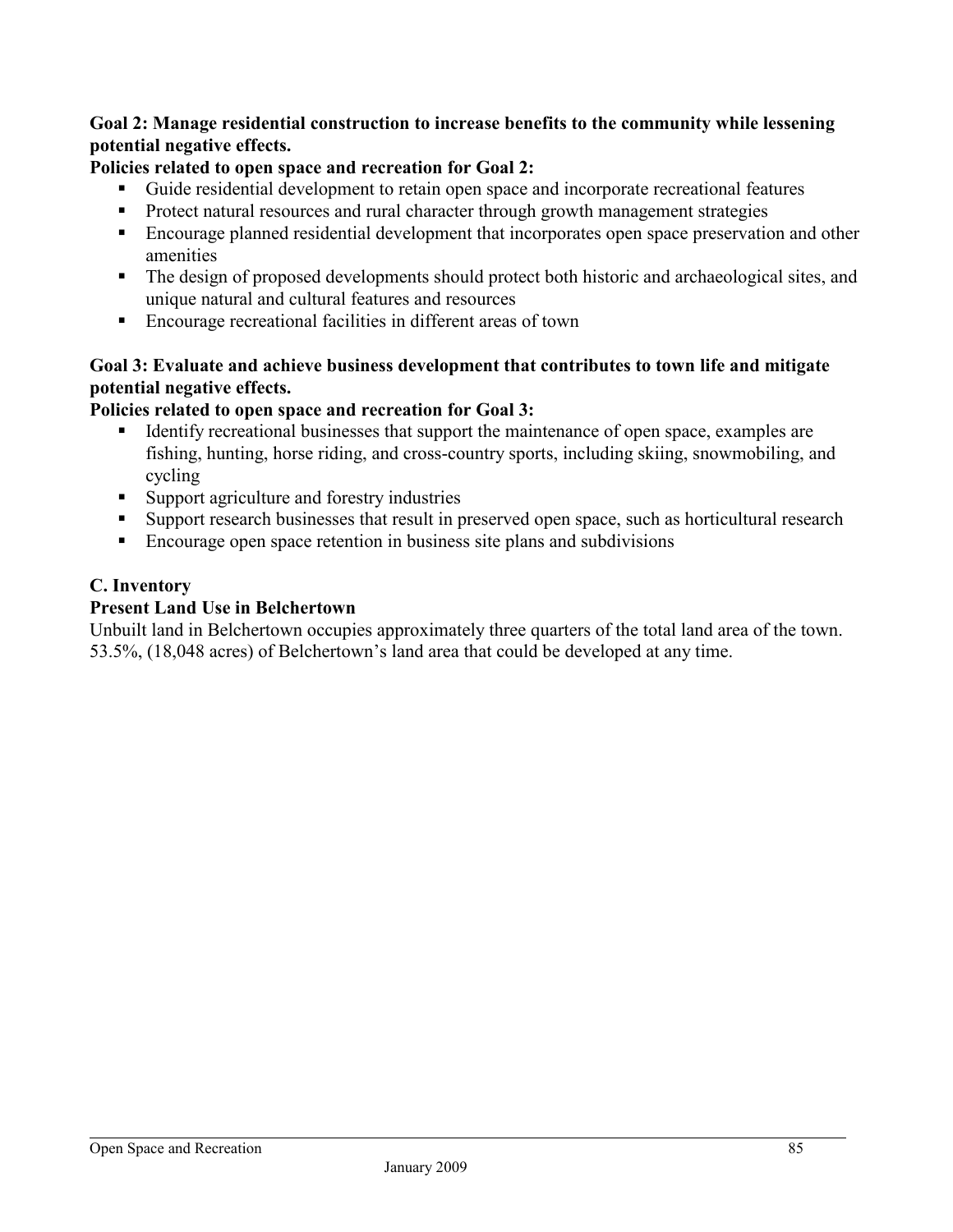**Figure 35: Present Land Use in Belchertown** 



Source: 2002 Open Space and Recreation Plan Update; L. Connolly, Belchertown Conservation Administrator

#### **INVENTORY OF TOWN-OWNED CONSERVATION LANDS AND RECREATION LANDS:**

#### **CONSERVATION AREAS**

#### **1**. **Cold Spring School**

Cold Spring Conservation Area, situated behind the Cold Spring School on South Main Street, is home to a two-acre nature loop trail. The trail's small size and wide array of plant species affords educators a unique classroom and provides a variety of passive to active recreational opportunities.

Handicapped accessibility to, and parking for, the area is limited because there is a low area adjacent to the only potential car drop-off area. Although it would be possible to fill and level off the area, it would require extensive construction and installation of a railing and ramp. However, because of its central location and relatively flat trails, it is a priority for the town, particularly for senior citizen use.

#### **2**. **Arcadia Bog**

The Arcadia Spruce Bog Conservation Area, accessible via Town Beach Road, is one of the finest examples of a glacial kettle bog in Western Massachusetts. Noted for its uncommon and unusual botanical and zoological resources, human activity is restricted. Because this area's main value is as a unique vegetative community and habitat, no plans are proposed to provide public access to this area.

#### **3. Jabish Brook Conservation Area**

Jabish Brook Conservation Area is entirely forested. It is centered on upper Jabish Brook, a pristine stream that proceeds through the length of Belchertown to meet the Swift River. The land slopes up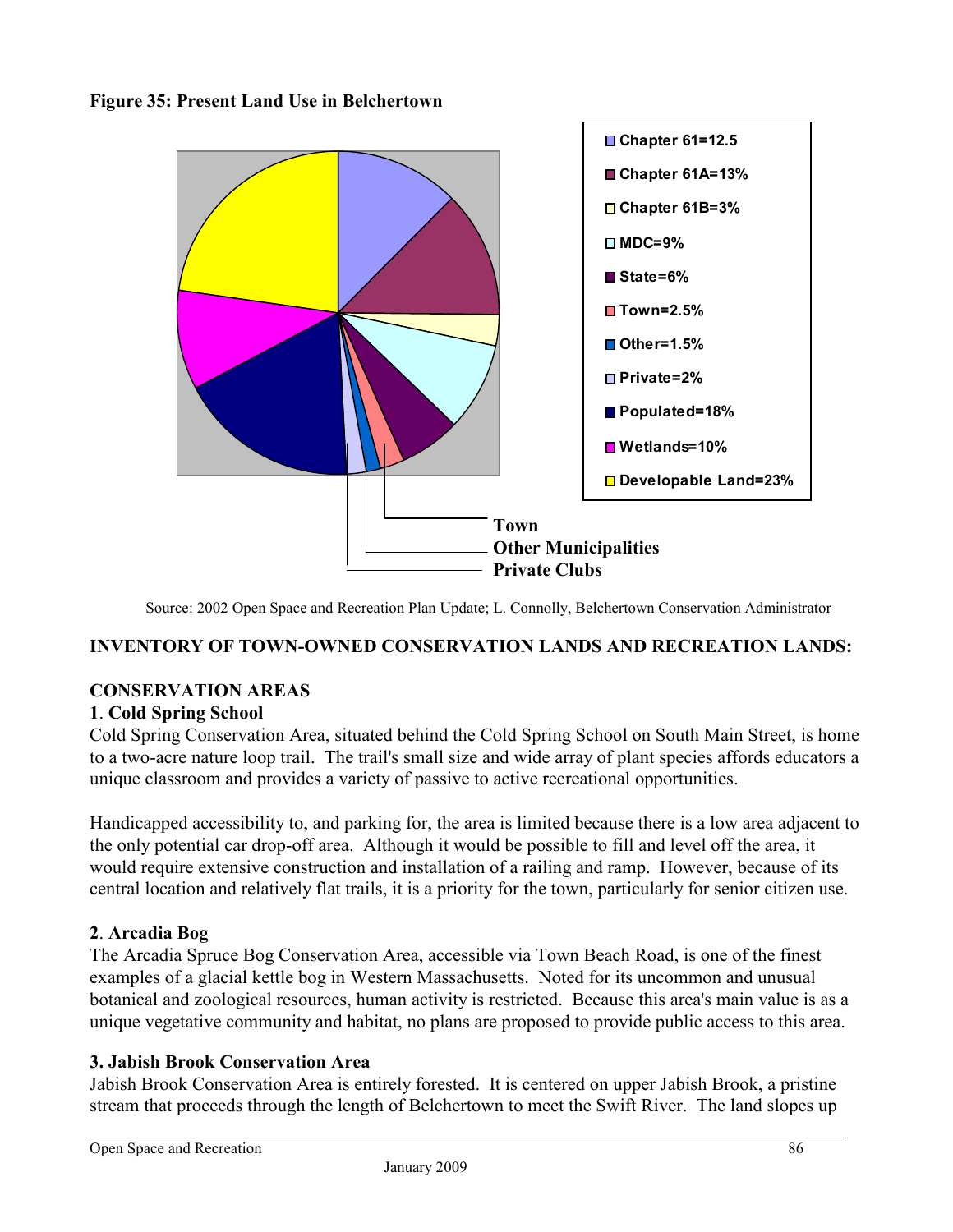eastward toward Quabbin Reservoir. There is a well-developed set of trails and a footbridge crossing the brook. The area exhibits a unique variety of wildflower habitats.

Jabish Brook has potential for handicapped accessibility to an overlook area near the entrance for picnicking and visual amenity. Also, an area is possible for handicapped-accessible parking. The steep slope leading to the stream limits access to the rest of the property.

### **4. Wentworth Property**

The Wentworth property was also purchased by the town with Aquifer Land Acquisition funding and is located off Route 9 across from Holland Glen. A portion of the Metacomet/Monadnock Trail traverses this property. An alternative access is located on Federal Street.

Access from Route 9 exhibits a flat area near the road - where a possible pullover could be located. However, this entrance is very noisy and access to the M/M trail is very steep. At another location, there is a 100 foot long wooded road, which includes a possible turn-around, descending gradually to the brook. This area is very quiet and deserves priority status for handicap accessibility improvements. Access to this area from Federal Street is swampy around the entrance, but there may be possible access from the other side of the brook.

#### **5. Warner Brook Conservation Area**

This is a large, unimproved parcel with no improved public access. Near the Quabbin Reservation, this area is largely forested wetland with a stream running through it. This area is a low priority for town expenditures to provide accessibility to disabled persons.

| Tiguit Ju.                                                |                                                                                                                                                                                                                                       |
|-----------------------------------------------------------|---------------------------------------------------------------------------------------------------------------------------------------------------------------------------------------------------------------------------------------|
| <b>STATE-OWNED LAND</b>                                   | <b>DESCRIPTION</b>                                                                                                                                                                                                                    |
| Quabbin Reservoir                                         | 3000 forested acres-largest tract<br>٠<br>Eastern border of town protecting drinking water<br>$\bullet$<br>for greater Boston area<br>Hiking allowed<br>٠<br>Controlled by Mass. Dept. of Conservation and<br>$\bullet$<br>Recreation |
| Swift River Wildlife Management Area                      | 916 acres, mostly forested<br>٠<br>Contiguous to Quabbin Reservoir land<br>Hiking & fishing allowed<br>$\bullet$                                                                                                                      |
| McLaughlin Fish Hatchery                                  | 50 acres<br>$\bullet$<br>Operated by the Massachusetts Department of Fish<br>and Wildlife                                                                                                                                             |
| University of Massachusetts Horticultural Research Center | 127 acres, nearly all orchard<br>Contiguous to Swift River Wildlife Management<br>Area<br>Owned by UMass<br>٠                                                                                                                         |

| Figure 36: |  |
|------------|--|
|            |  |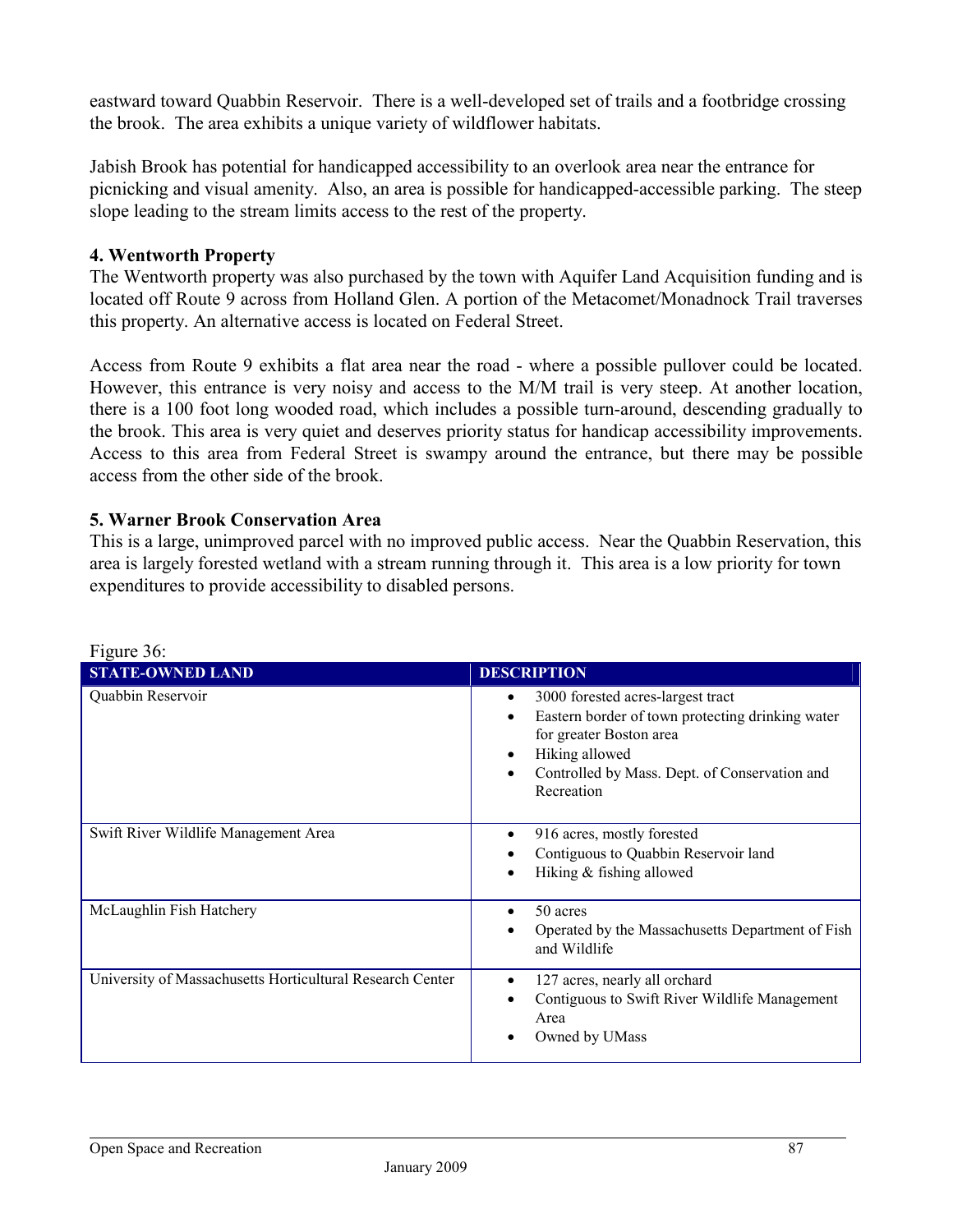| Cadwell Memorial Forest                   | 18 acres-smallest parcel<br>Is part of a much larger property that is otherwise<br>in Pelham<br>Owned by UMass                                                                               |
|-------------------------------------------|----------------------------------------------------------------------------------------------------------------------------------------------------------------------------------------------|
| Holyoke Range State Park                  | 35 acres<br>Is a small part of this state park, which is<br>otherwise in Granby, Amherst, Hadley, and South<br>Hadley<br>Hiking allowed; M&M trail<br>Department of Environmental Management |
| New England Small Farm Institute - lessee | 400 acres<br>Demonstration farm<br>Central area of town<br>Long term lease w/approx 20 yrs remaining with a<br>process for renewal.<br>Owned by Mass Dept of Food and Ag                     |

# **6. Topping Farm Conservation Area**

This 277-acre property is located in the northwest section of the town. It was purchased primarily because of its significance as aquifer protection land, benefiting the towns of Amherst, Pelham, and Belchertown. Hop Brook and its adjacent wetland bisect a major portion of the property. They recharge a major aquifer that underlies Lawrence Swamp and serves as a public water source for Belchertown and Amherst. A small parking lot is located on Goodell Street for public access and old logging roads traverse the property.

#### **7. Reed Conservation Area**

This is a 93-acre property in the far north of town contiguous to City of Springfield watershed, including Knight's Pond, the source of Jabish Brook. It is near Cadwell Memorial Forest and Quabbin. Handicapped access is a priority for this area. There are some wood roads on the property.

#### **8. Scarborough Brook Conservation Area**

This is the most recent acquisition for conservation, purchased in 2007. This site is the headwaters of Scarborough Brook. It contains It is the site of a former shooting and fishing club, the Pelham Country Club. It was purchased via the town's exercise of a Chapter 61B assignment. There are two ponds and several fields. The rest of the land is wooded with many large oaks, beech, and pines. This is a critical parcel in connecting the Holyoke Range to Quabbin.

#### **9. Old Apple Orchard Conservation Area**

This is a 53-acre property at the eastern end of the Holyoke Range. This was a gift to the town from the developer of Emily Lane, Partyka Partners, LP. This conservation area has a substantial beaver bog and hiking trails linking to the Holyoke Range. There is public parking at the end of Emily Lane.

#### **RECREATION AREAS:**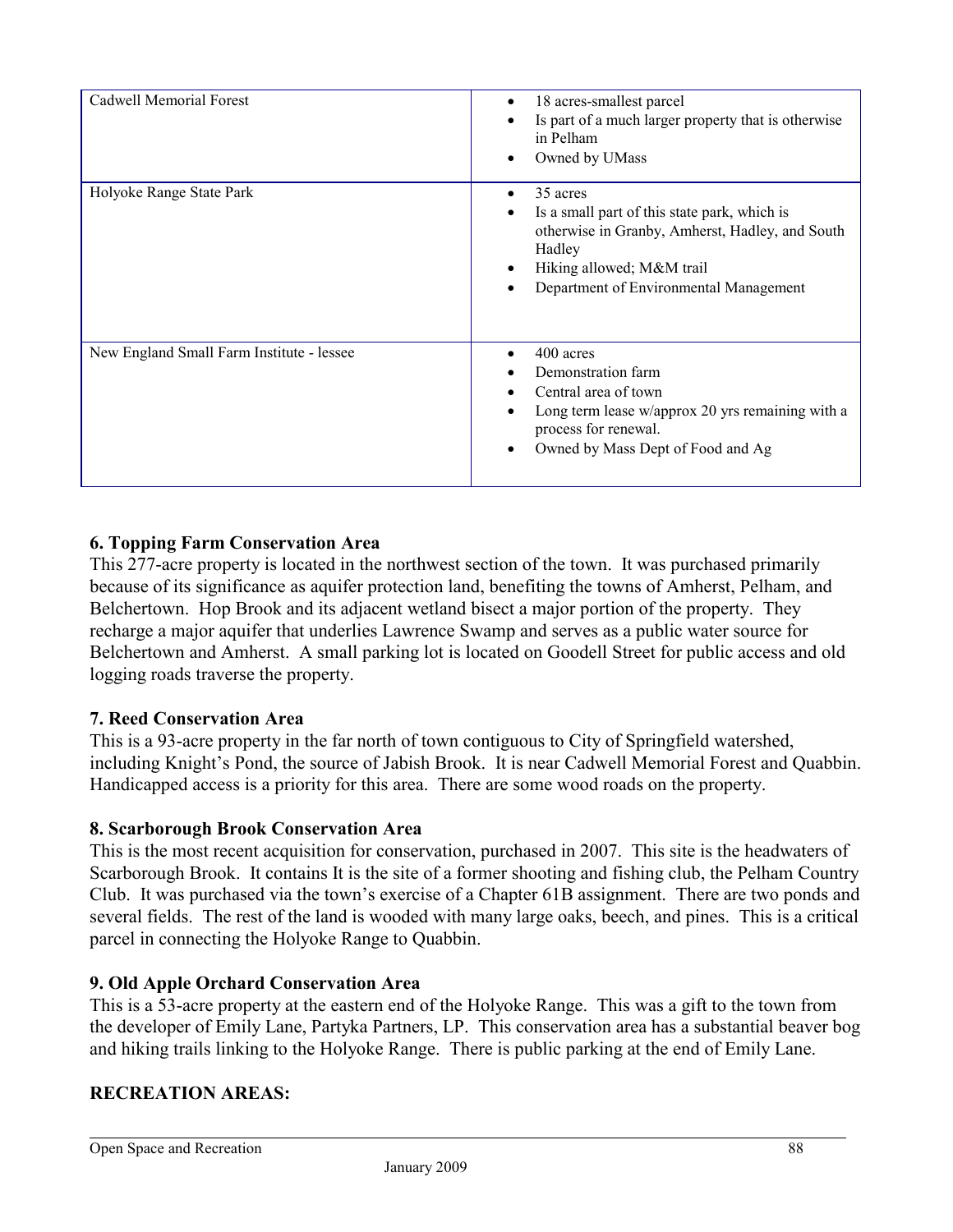## **1. Old Town Hall**

This building along the common is available for basketball and volleyball. The basketball area is not standard, but is an adequate space for informal games and youth leagues. Handicapped accessibility has been improved with the addition of a ramp.

## **2. Town Beach**

The Town Beach is open in July and August. It is on Town Beach Road, on Lake Arcadia.

### **3. Parsons Field**

Parsons Field is a grassy playing field and play area located on Jabish Street within the center of town. A drop off area and handicapped parking spaces can be constructed along Jensen Street. Play equipment is traditional. For accessibility, play equipment must be located elsewhere in the field and additional play equipment is needed.

## **4. Chestnut Hill Central Recreation Complex**

Area l. This is a large recreational area located at the Chestnut Hill School and includes four tennis courts, two basketball courts, two baseball or softball fields, and one soccer or football field. One handicapped space located within 200 feet of an accessible entrance is designated but it is not van accessible. The surface meets requirements for accessibility. Improvements to telephones, signage, bathrooms, and water fountains are necessary to meet accessibility guidelines.

Area 2. This is the playground area and includes wooden playground equipment. There are no handicapped parking spots, though a drop-off area could easily be constructed as well as an accessible path (though a rail and bridge may be needed). Portions of the playground were specifically designed for persons who are physically challenged.

#### **5. Austin-Gaughan Field**

Located near the center of town off George Hannum Road, this area is one of the frequently used playing fields by the town Recreation Department. Presently, 15 parking spaces exist. At least two of these should be designated as handicapped parking. Because the area is at the same level as the parking, there is no need for a ramp and railing. Located adjacent to the town common in the center of town, the town places a high priority on improving this facility to make it accessible to persons with physical disability. Ten parking spots presently exist; two must be made handicapped accessible in order to comply with guidelines, and a ramp has been provided for access at the entrance.

#### **6. Constantino Field**

This is off Sargent Street. It is 18 acres; enough area for one baseball diamond, and one soccer field.

# **Recreation Space and Facilities Tables**

Below is a list of space and facilities currently overseen by the Belchertown Recreation Department or available for use by the Belchertown Recreation Department (All are handicapped accessible):

| - OU HUUUK PAULHHES         |                                                                    |                                        |
|-----------------------------|--------------------------------------------------------------------|----------------------------------------|
| <b>NAME</b>                 | <b>DESCRIPTION</b>                                                 |                                        |
| Hulmes-Warner Field ("Mini- | On state property next to Chestnut   Land not owned by the Town of |                                        |
| Fenway")                    | Hill.                                                              | Belchertown. Use Agreement with state. |
|                             |                                                                    |                                        |

#### Figure 37: **OUTDOOR FACILITIES**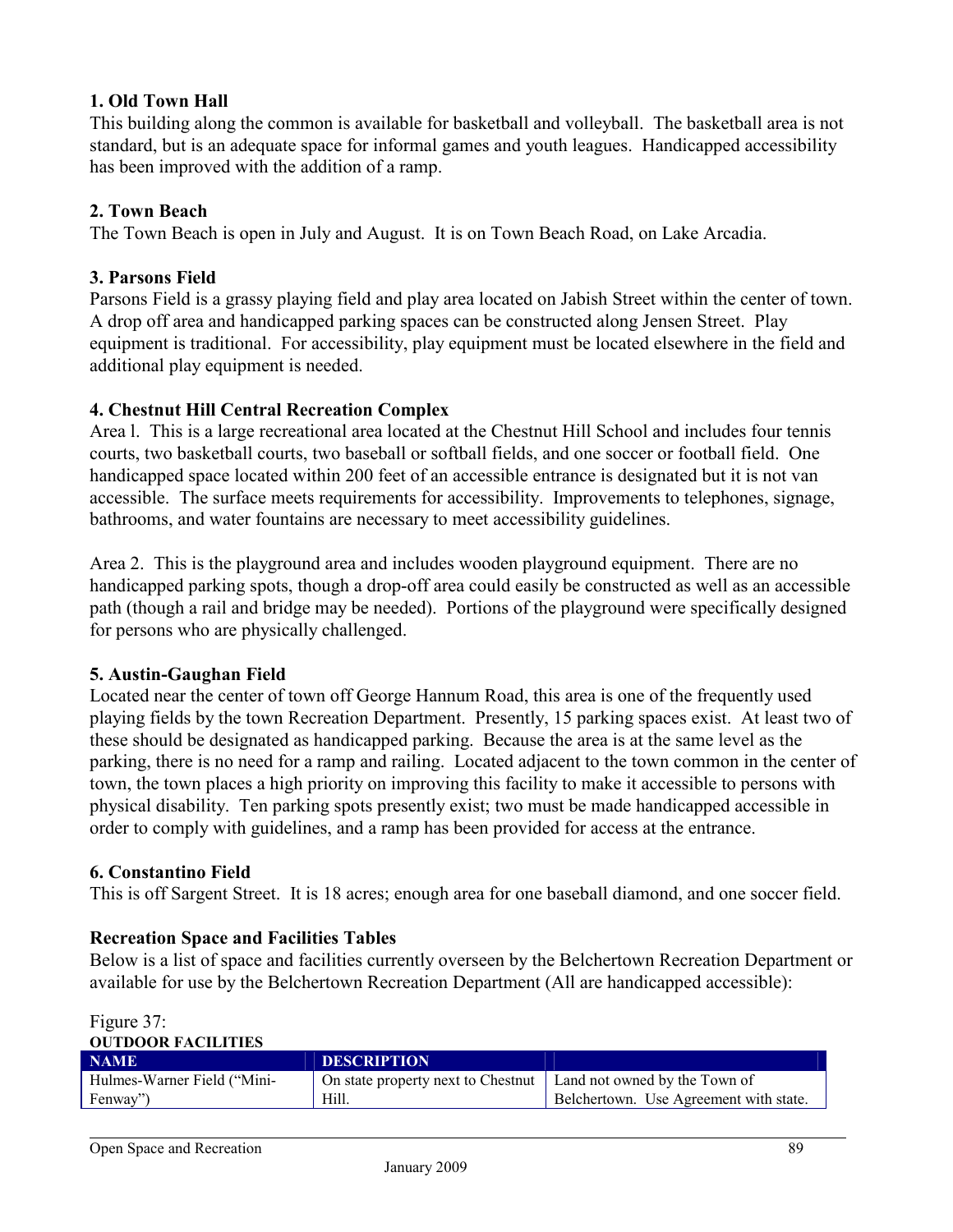|                             |                                     | Belchertown Little League.                 |  |
|-----------------------------|-------------------------------------|--------------------------------------------|--|
| <b>Chestnut Hill Fields</b> | All fields, tennis court and        | Managed by Recreation Dept.                |  |
|                             | basketball courts (2)               |                                            |  |
| Austin-Gaughan Field        | Softball diamond                    | Managed by Recreation Dept.                |  |
| Parsons Field               | One softball and one baseball       | Managed by Recreation Dept.                |  |
|                             | diamond                             |                                            |  |
| Constantino Field           | 18.06 acres-mostly wetlands, 1      | Managed by Recreation Dept.                |  |
|                             | diamond, 1 soccer field             |                                            |  |
| Swift River Elementary      | Lower small soccer fields           | Managed by Recreation Dept.                |  |
| Belchertown Middle School   | Soccer field and baseball diamond   | Limited availability. Managed by School    |  |
| (old high school)           |                                     | Dept.                                      |  |
| Protected Park Land         | Land next to middle school to       |                                            |  |
|                             | replace land from construction of   |                                            |  |
|                             | Swift River School.                 |                                            |  |
| Belchertown High School     | Baseball, softball, tennis, soccer, | Terms for public use to be negotiated with |  |
|                             | football, track.                    | the School Department.                     |  |
| Town Beach                  | Located on Lake Arcadia             | Managed by Recreation Dept.                |  |

#### **INDOOR FACILITIES**

| <b>NAME</b>                | <b>DESCRIPTION</b>                 | <b>AVAILABILITY</b>                        |  |
|----------------------------|------------------------------------|--------------------------------------------|--|
| <b>CHCS Pool</b>           | Indoor pool located in Chestnut    | Managed by Recreation Dept.                |  |
|                            | <b>Hill Community School</b>       |                                            |  |
| CHCS Gym                   | Indoor gym located in Chestnut     | Managed by Recreation Dept after school,   |  |
|                            | <b>Hill Community School</b>       | weekends and school vacation times         |  |
| Old Town Hall              | Small indoor gym                   | Managed by Recreation Dept                 |  |
| Jabish Brook Middle School | Indoor gym                         | Very limited availability. Managed by      |  |
| (old high school)          |                                    | School Dept.                               |  |
| Belchertown High School    | Includes gym, training rooms,      | Managed by School Dept. Public use to be   |  |
|                            | walking track, locker room.        | negotiated with the Recreation Department. |  |
| <b>Recreation Office</b>   | Conference room and staff offices, | Managed by Recreation Dept.                |  |
|                            | storage areas                      |                                            |  |
| Teen Center                | Game room, sitting room, kitchen,  | Managed by Recreation Dept.                |  |
|                            | office, study & computer rooms     |                                            |  |

Memo: from Robert Opalenik, Recreation Director (1/31/02), other sources.

#### Figure 38:

# **PRIVATELY OWNED SPORTS CLUBS**

| <b>NAME</b>                 | <b>DESCRIPTION</b>                                                                                                   | <b>PRIMARY USE</b>                 |
|-----------------------------|----------------------------------------------------------------------------------------------------------------------|------------------------------------|
| Fairview Fish and Game Club | 20 acres on west border.                                                                                             | Shooting range.                    |
| Swift River Sports Club     | Southern part of town, one mile stretches<br>on Swift River. Contiguous to state-<br>owned Wildlife Management Area. | Shooting range, club house.        |
| Mill Valley Country Club    | 38 acres located centrally. Bordered on<br>three sides by government-owned land.                                     | 18 hole golf course and clubhouse. |

#### **D. Analysis**

The following data are taken from the Belchertown Master Plan Survey results of 2000, as it pertains to Open Space and Recreation in Belchertown.

- The average number of years respondent lived in Belchertown was 17.3
- The top three areas for protecting open space were the town common, town lakes, and rivers and streams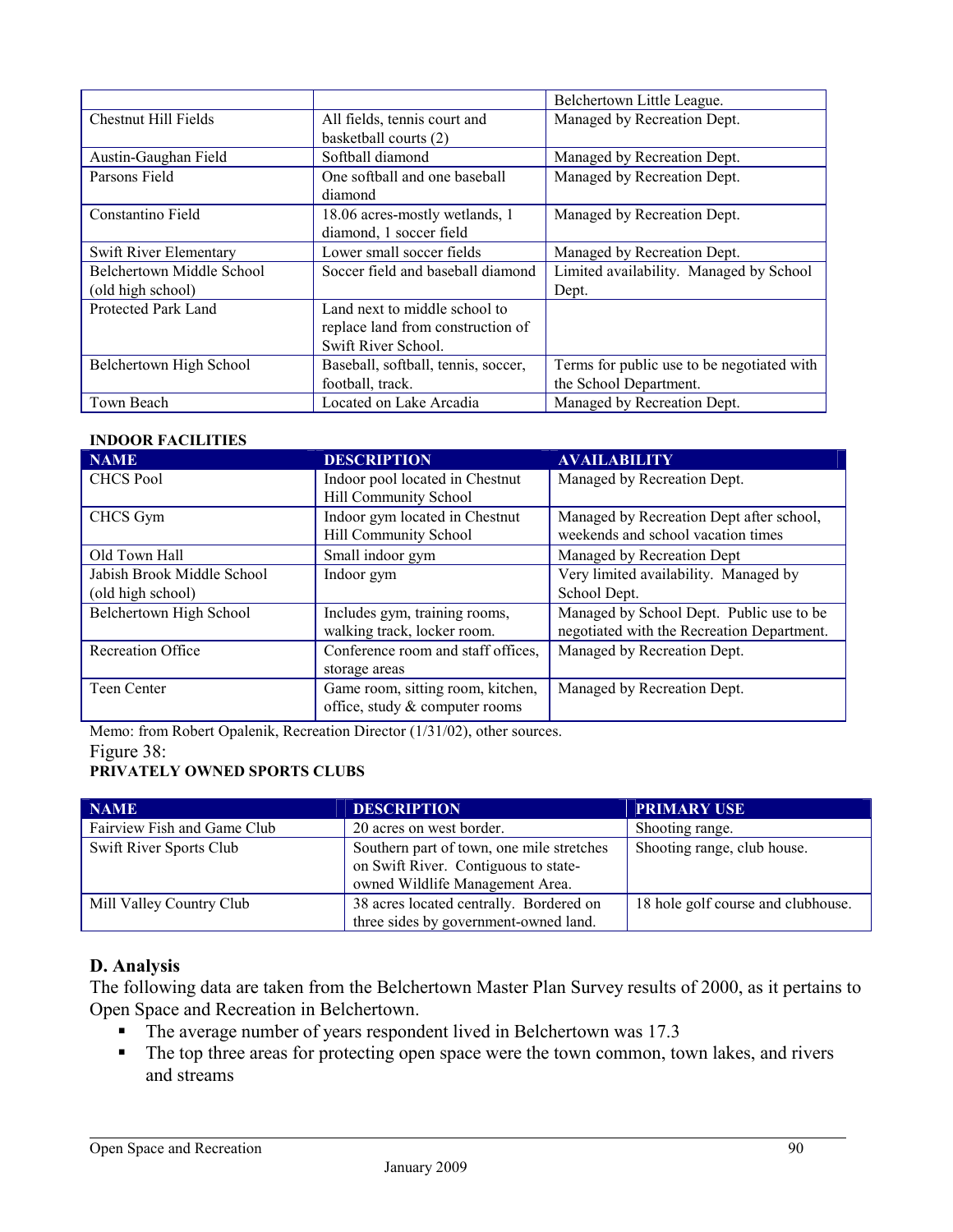- The top three types of recreational facilities were Quabbin Reservoir access, town parks, and town playgrounds
- The top three reasons to live in Belchertown were low crime rate, privacy, and rural small town atmosphere. (60.3% of the respondents described Belchertown as a suburb/bedroom community, although respondents were equally split on the character they would like to see for Belchertown 15 years from now -- 42.1% said small rural town, while 42.4% said suburb/bedroom community.)
- The top three issues of importance in order were protecting its natural environment, protect its environmental quality, and preserve the rural elements of the town
- 71.6% of the respondents were married and more than 50% had children living at home, which has implications for recreation demand

The following section will attempt to address these issues as prioritized by the members in the community who responded. *(Implications for action are italicized)* 

Belchertown has a high number of families with children. They may have moved to the community because of its rural look and feel, but this creates a high demand for facilities. Although respondents describe the town as a bedroom community, they hope to retain as much of its rural character as possible. In planning for this, we need to keep in mind the most important reason people found to live in Belchertown, which is the low crime rate, followed closely by privacy. Both of these go hand in hand with small town atmosphere. These issues can be addressed in the type of growth we encourage, and the use of Smart Growth techniques when planning for both residential and business development.

Town Common: 78% of the survey respondents strongly supported protecting the open space of the town common. It also supports a traditional New England character residents hope to maintain. As businesses and residential development seek to locate closer to the heart of town, more requests will be made for locations around the town common. *The town should consider reviewing the present zoning in this area to determine if preserving its open space is not in conflict with the vision decided upon for business around the common.* 

The town has a significant number of recreational areas located close to the town center but almost none near town borders. With the enormous geographic region of the town, and acknowledging there are already significant residential developments near town borders, we should consider establishing recreational fields in these areas. Privately-held clubs own a significant amount of land adjacent to state-owned land on the borders of town. Presently, they provide a buffer for the potential extension of wildlife habitats. These clubs could decide to sell their land for development at any time. *It is important for the town to negotiate options on these lands to conserve open space and provide for recreation to these outlying communities.* 

Belchertown has an active recreation department with 2,700 children in the sports programs. Town facilities are used to their maximum capacity, but still activities must be canceled or rescheduled for lack of space. *The next five years show a need for recreation fields totaling 13 acres of flat dry terrain. A recreation building with room for additional gym space, as well as administration space, is considered a high priority*.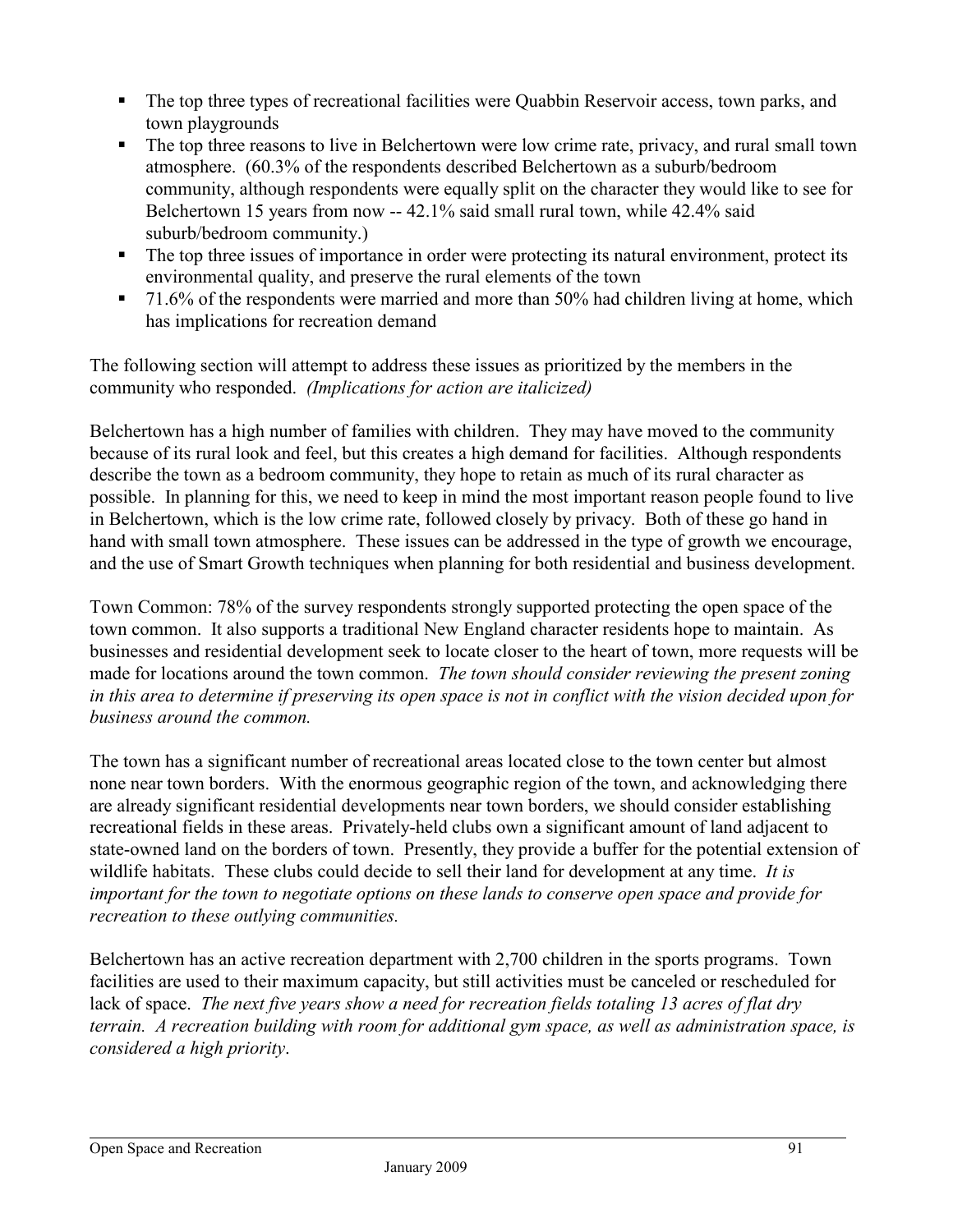Passive recreation is often conducted at Quabbin Reservoir and the town beach. The town should have other sites for passive recreation for when Quabbin is not available, for example, when security is tightened. The Piper Farm is located in the center of town and is not used, though nature trails could be easily built. There is also room for at least one playing field on this property. With a purchase or lease of an abutting property, up to three fields could be built, along with parking, picnic areas, toilets, and trails. *This property should be a priority for recreational development*.

## **E. Conclusion**

Residents of Belchertown have had the good fortune of enjoying open space without the concerns for preservation until recently. Open space affords high quality of life for the town's residents by providing sanctuary from human activities, privacy and quiet for homes, and by maintaining and supplying the natural resources to the community needs, such as clean air, clean water, timber, and wildlife. The existing open space of Belchertown is quickly being fragmented and lost to development without regard for the community's needs. It is imperative that the town realize and plan for the preservation of as much open space as possible while still allowing the necessary growth to meet the economic and residential needs of the community. The town should consider designating regions for preservation and devise means for acquiring and preserving land. In addition, developing a model plan of enhancing subdivision value through conservation design may provide a working example for desired development in the future.

| I.D.  | Action                                                                                                                                                                                                                                                                                                                                             | When<br>Initiate | *Leadership [and others who<br>should be involved] |
|-------|----------------------------------------------------------------------------------------------------------------------------------------------------------------------------------------------------------------------------------------------------------------------------------------------------------------------------------------------------|------------------|----------------------------------------------------|
| OSR-1 | Develop a review process for proposed developments<br>adjacent to preserved conservation land to prevent adverse<br>impact to that land and maximize the overall area of<br>contiguous open space.                                                                                                                                                 |                  | *Planning Board<br>[Conservation Comm]             |
| OSR-2 | Establish a system of bikeways and hiking trails (separate<br>from roadways if possible) connecting the far ends of town to<br>recreation areas and other public facilities.                                                                                                                                                                       |                  | *Planning Board<br>[DPW, BoS]                      |
| OSR-3 | Develop a plan for targeting parcels, portions of parcels,<br>development rights, and easements for acquisition.                                                                                                                                                                                                                                   |                  | *Planning Board<br>[Conservation Comm, BoS]        |
| OSR-4 | Initiate a street tree survey, and establish review process for<br>protection of trees in street tree belt.                                                                                                                                                                                                                                        |                  | *DPW                                               |
| OSR-5 | Upgrade existing recreational facilities $\&$ expand the number<br>of new facilities to accommodate the growth in organized<br>recreational activities. (i.e. water fountains, restroom<br>facilities $\omega$ recreation fields.)                                                                                                                 |                  | *DPW                                               |
| OSR-6 | Form a study committee to develop methods for promoting<br>eco-tourism. Consider working with Dept of Fish & Wildlife<br>to expand Swift River's year round "fly fishing only-catch<br>and release" area south to Cold Spring Road.<br>Consider working with state & non-profit conservation<br>groups to preserve land M & M Trail passes through |                  | $*BoS$<br>[Conservation Commission]                |
| OSR-7 | Establish a standard signage system, map, and guidebook to<br>identify the access and uses to town and state owned land.                                                                                                                                                                                                                           |                  | *Conservation Commission<br>[Library]              |
| OSR-8 | Establish a Tree & Park Division of the DPW for the<br>expressed maintenance of all town owned parkland,                                                                                                                                                                                                                                           |                  | $*B_0S$<br>[Finance Committee, DPW]                |

# **F. Implementation Actions**